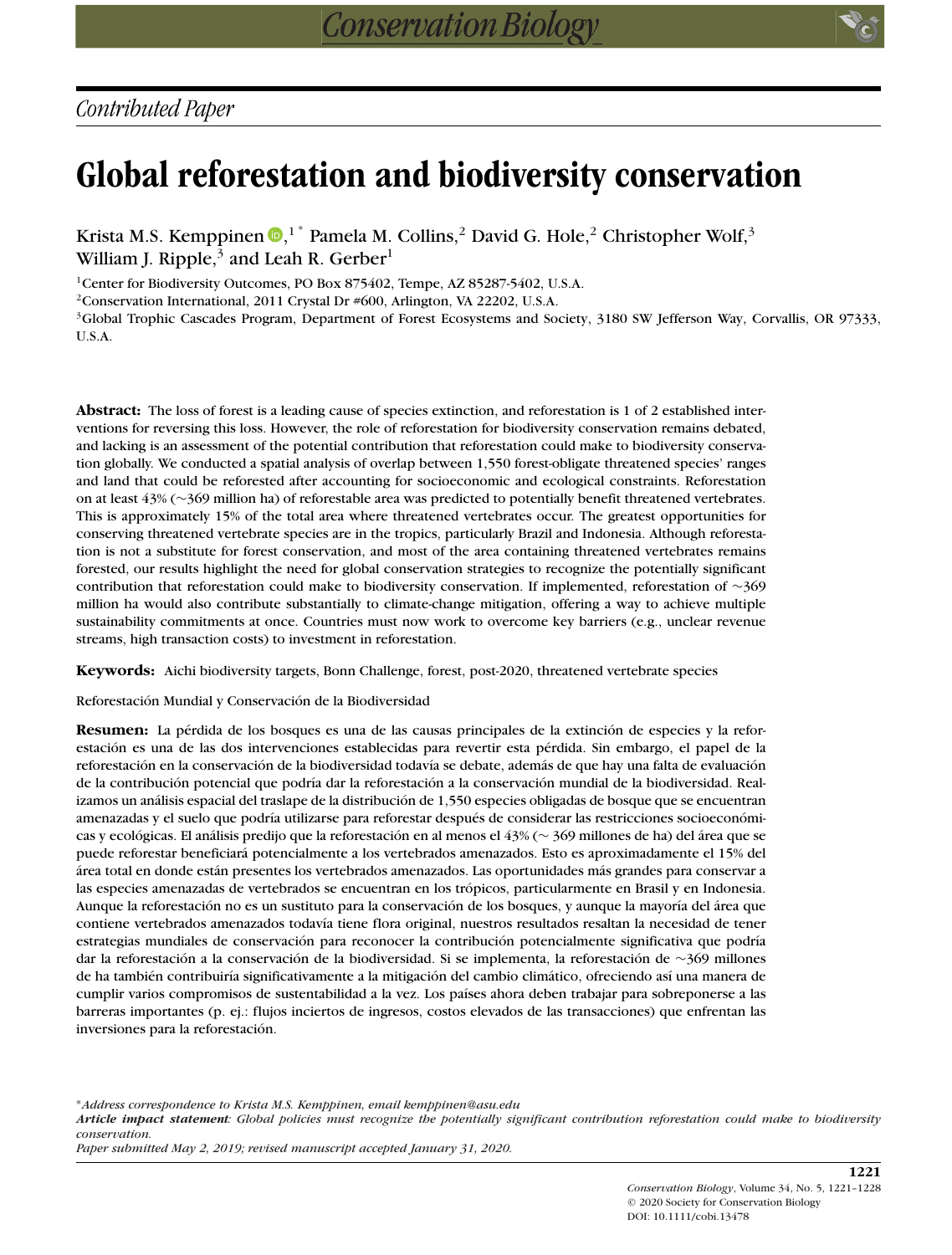#### **Palabras Clave:** bosque, especies amenazadas de vertebrados, objetivos de biodiversidad de Aichi, post 2020, Reto de Bonn

**摘要:** 森林丧失是物种灭绝的主要原因, 而造林则是已确立的扭转森林丧失的两种干预措施之一。然而, 造林对 生物多样性保护的作用仍存在争议, 目前尚缺乏造林对全球生物多样性保护潜在贡献的评估。我们考虑了社会 经济和生态制约因素, 对 1550 个森林特有濒危物种的分布范围内可以造林的土地进行了空间重叠分析。据预 测, 在至少 43% (约 3.69 亿公顷) 的可造林土地上实施造林, 将有助于受威胁脊椎动物的保护, 大约占受威胁脊 椎动物分布总面积的15%。保护濒危脊椎动物的最大机会在热带地区, 特别是巴西和印度尼西亚。虽然再造林 不能代替森林保护, 而且受威胁脊椎动物大部分栖息地仍是森林, 但我们的结果强调了认识到造林对生物多样 性保护潜在重要贡献的全球保护战略的必要性。如果实施造林计划, 约 3.69 亿公顷的再造林还将大大有助于缓 解气候变化, 为同时实现多项可持续承诺提供了途径。各国现在应努力克服投资造林的主要障碍 (如不明确的 收入来源、高昂的交易成本)。【翻译:胡怡思;审校:聂永刚】

关键词: 受威胁脊椎动物, 2020后框架, 爱知生物多样性目标, 波恩挑战, 森林

## **Introduction**

The loss of biological diversity represents one of the most pressing environmental challenges of our time (Ceballos et al. 2017). Almost one-fifth of all vertebrates are classified as threatened (IUCN 2018). Habitat loss and degradation are among the most significant threats to biodiversity, followed by overharvesting, pressure from invasive species and pathogens, pollution, and climate change (IUCN 2015; Maxwell et al., 2016). Although habitat protection is essential to reducing the rate of species loss, reforestation should be considered a complementary strategy (e.g., Possingham et al. 2015; Venter et al. 2016; Whitworth et al. 2018). The UN Convention on Biological Diversity (CBD) calls for the restoration of 15% of degraded ecosystems (Aichi target 15) to improve ecosystem resilience, increase carbon stocks, and reduce biodiversity loss (e.g., UN CBD 2011, 2012; Leadley et al. 2014). Over the past eight years, 49 countries around the world have committed to restoring 150 million ha of degraded and deforested land by 2020 and 350 million ha by 2030 (Bonn Challenge 2019; New York Declaration on Forests 2019) to secure the services and biodiversity these ecosystems support.

However, the potential impact of reforestation efforts on biodiversity conservation remains debated. Extinctions from habitat loss are often delayed rather than immediate because many species linger in forest fragments but eventually are extirpated due to reduced and therefore nonviable population sizes (Newmark et al. 2017). This time delay provides a window of opportunity for conservation through reforestation. Adding new forest can increase population sizes by expanding habitat and allowing immigration from source populations. However, the rate at which species go extinct following habitat loss is uncertain, as is the suitability of secondary forest for old-growth specialist species (e.g. Wright & Muller-Laudau 2006; Brook et al. 2006; Rocha et al. 2018). In addition to uncertainty regarding the local benefits of reforestation, an assessment of the potential

contribution that reforestation could make to biodiversity conservation globally is lacking.

We explored this potential by assessing the amount of overlap between a recent reforestation opportunities map (Griscom et al. 2017) and a threatened forestobligate vertebrate species richness map (Betts et al. 2017). We identified the area of overlap to help prioritize locations where reforestation might provide the greatest benefit to threatened vertebrates. With the CBD's Strategic Plan for Biodiversity 2011–2020 nearing its end, we sought to describe the role forest restoration can play in the post-2020 CBD Biodiversity Framework. Our results also represent a starting point for exploring the potential synergies and trade-offs between biodiversity and other conservation objectives of reforestation (e.g., climate mitigation) at the global scale to ease achieving multiple international sustainability goals and commitments such as the UN Sustainable Development Goals and the Paris Agreement (Ripple et al. 2019).

# **Methods**

## **Reforestation Data**

Our global spatial data set of reforestation opportunities was obtained from Griscom et al. (2017 [\[https://](https://zenodo.org/record/883444) [zenodo.org/record/883444\]](https://zenodo.org/record/883444)). To calculate the extent of reforestation potential, they modified a 1-km resolution map from the Atlas of Forest Landscape Restoration Opportunities (FLRO). This map is based on an estimate of potential forest cover minus existing forests minus areas incompatible with returning to forests, such as locations with dense rural populations and cropland (Griscom et al. 2017). The modifications introduced by Griscom et al. (2017) include removal of boreal ecoregions (due to albedo concerns), native grass-dominated ecosystems (to avoid adverse effects on nonforest biodiversity), potential forest-cover pixels with *<*25% tree cover, or existing forest-cover pixels with *>*25% tree cover (to better distinguish between forested and unforested lands).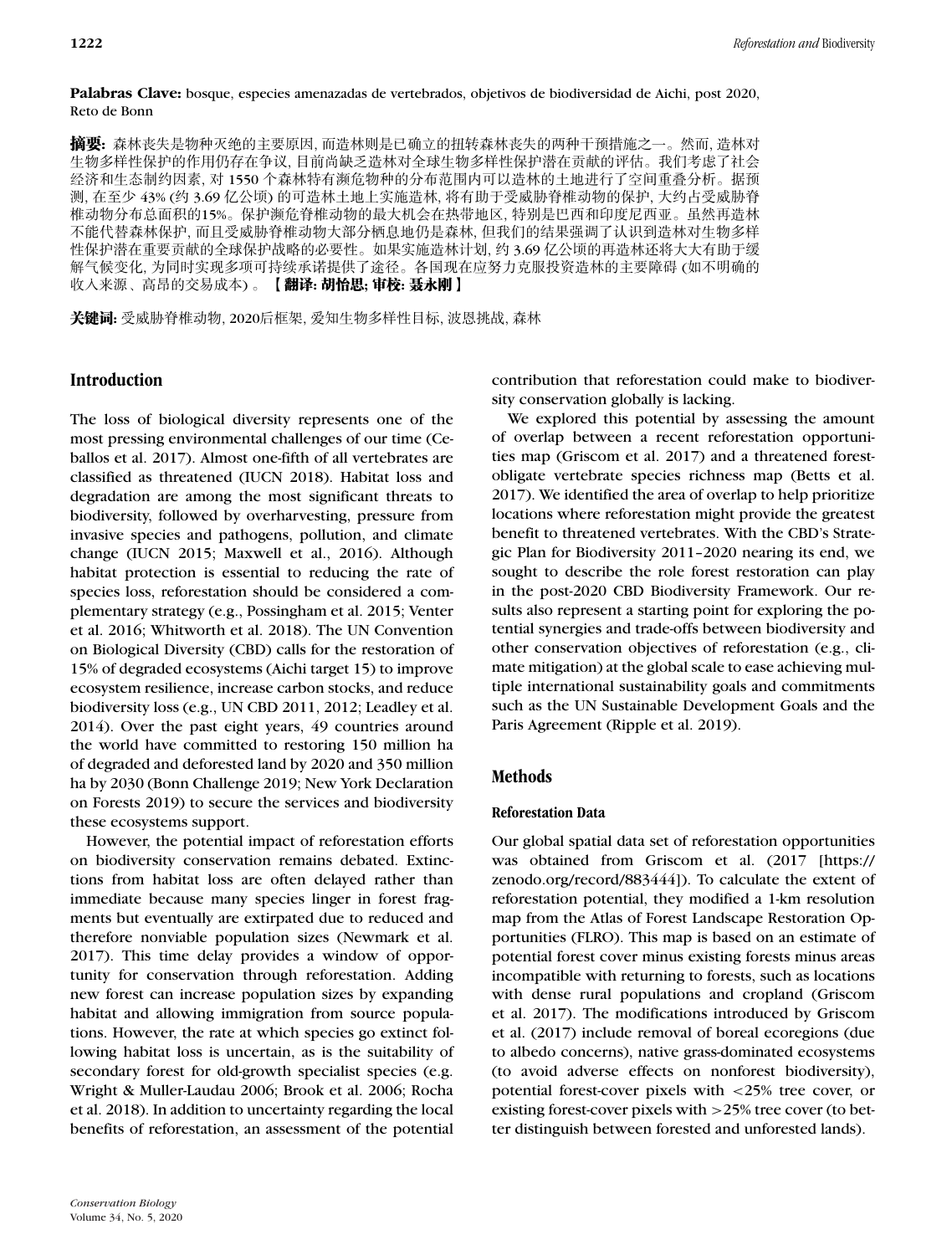#### **Species Data**

We used a modified version of Betts et al. (2017) for our species richness maps (see below). In particular, we estimated forest vertebrate richness based on the International Union for Conservation of Nature (IUCN) Red List and BirdLife species' range maps (BirdLife International 2016; IUCN 2017). Data were obtained for mammals, amphibians, and birds only. Reptiles were excluded because they have not been comprehensively assessed. Species that use only forest according to their IUCN Red List fact sheet (version 2018.1) were categorized as forestexclusive (i.e., forest-obligate species). Species with conservation status vulnerable, endangered, or critically endangered were categorized as threatened. Species with data deficient status were omitted because their range maps may be less reliable. All polygons for which the species origin was not listed as native or for which the species' presence was listed as anything other than extant or probably extant were removed. We converted these vector data layers to 1-km grids for analyses (details in Supporting Information).

#### **Spatial Analyses**

Both species richness and reforestation-opportunity maps were based on the World Cylindrical Equal Area Projection and a  $1 \times 1$  km grid. The reforestation data set originally had a ∼739-m resolution, and we resampled it to 1-km resolution with the nearest neighbor method. All geospatial analyses on the reforestation and species richness data were done in ArcGIS 10.4.

#### **Results**

Out of the total area that could be reforested, 43% overlapped with the ranges of threatened forest-obligate vertebrates. This corresponded to ∼369 million ha, or approximately 15% of the total area containing threatened vertebrates. Twenty-five percent (93 million ha) of this land corresponded to reforestation opportunities that overlapped with the ranges of at least 5 forestobligate threatened vertebrates, and 9% (35 million ha) corresponded to reforestation opportunities that overlapped with the ranges of at least 10 forest-obligate threatened vertebrates, out of a maximum potential (in any given cell) of 22 forest-obligate threatened vertebrates. Reforestation potential and threatened forest-obligate vertebrate species distributions primarily overlapped in Central and South America, Africa, and Southeast Asia (Fig. 1c). Opportunities for conserving 10 or more species together were most common in Indonesia and the Brazilian Amazon, roughly around the so-called arc of deforestation along the southeastern edge of the Amazon. Much of the potentially reforestable land that did not overlap with the ranges of any threatened forest-obligate vertebrates (i.e. 57%) occurred in the Northern Temperate Zone (Fig. 1c).

#### **Discussion**

Our results suggest that reforestation opportunities and threatened vertebrate biodiversity overlap primarily in the tropics, including in places where a high number of threatened forest-obligate vertebrate species are concentrated. This is not surprising, given that tropical forests contain a higher total number of forest-obligate vertebrate species than temperate or boreal forests (Supporting Information) and that most of the forest loss over the past approximately 30 years has taken place in the tropics (Song et al. 2018). Deforestation rates accelerated in the Amazon in the 1970s, followed by Southeast Asia in the 1990s, and most recently the Congo Basin (Rosa et al. 2016).

In the reforestable area that does not overlap with threatened forest-obligate vertebrate species ranges (primarily the Northern Temperate Zone), most deforestation took place hundreds of years ago. In Europe forests were cleared on a large scale before the industrial revolution, and the amount of forest is now on the rise due to land abandonment since the mid-twentieth century (FAO 2011; Kaplan et al. 2009; Navarro & Pereira, 2012). In the United States, most deforestation took place in the 19th century, and the amount of forest has been relatively stable since the early 1900s (Smith et al. 2009). However, it is conceivable that forest-obligate vertebrate species in these locations are still vulnerable to disturbances dating back hundreds of years (e.g., Halley et al. 2016). Chen and Peng (2017) estimate that forest-dwelling mammals and amphibians destined for extinction due to deforestation in the 1500s exist in several locations, including in Europe and the eastern United States. Thus, although reforestation should be prioritized in the tropics, where forest-obligate vertebrates species are closest to extinction, reforestation outside the tropics may help reduce the number of species that eventually become threatened. Because IUCN threat statuses are a species-level variable, the lack of threatened species also does not preclude reforestation potentially helping conserve threatened forest-obligate subspecies or extremely endangered populations of forest-obligate species.

Although reforestation is not a substitute for the conservation of existing forest and most of the area containing threatened forest-obligate vertebrates is forested (Hansen et al. 2013), the amount of opportunity area for conserving threatened vertebrates through reforestation is substantial in absolute terms. Three hundred and sixty nine million hectares is approximately the size of India and Vietnam combined. Moreover, reforestation opportunities that could potentially benefit at least 10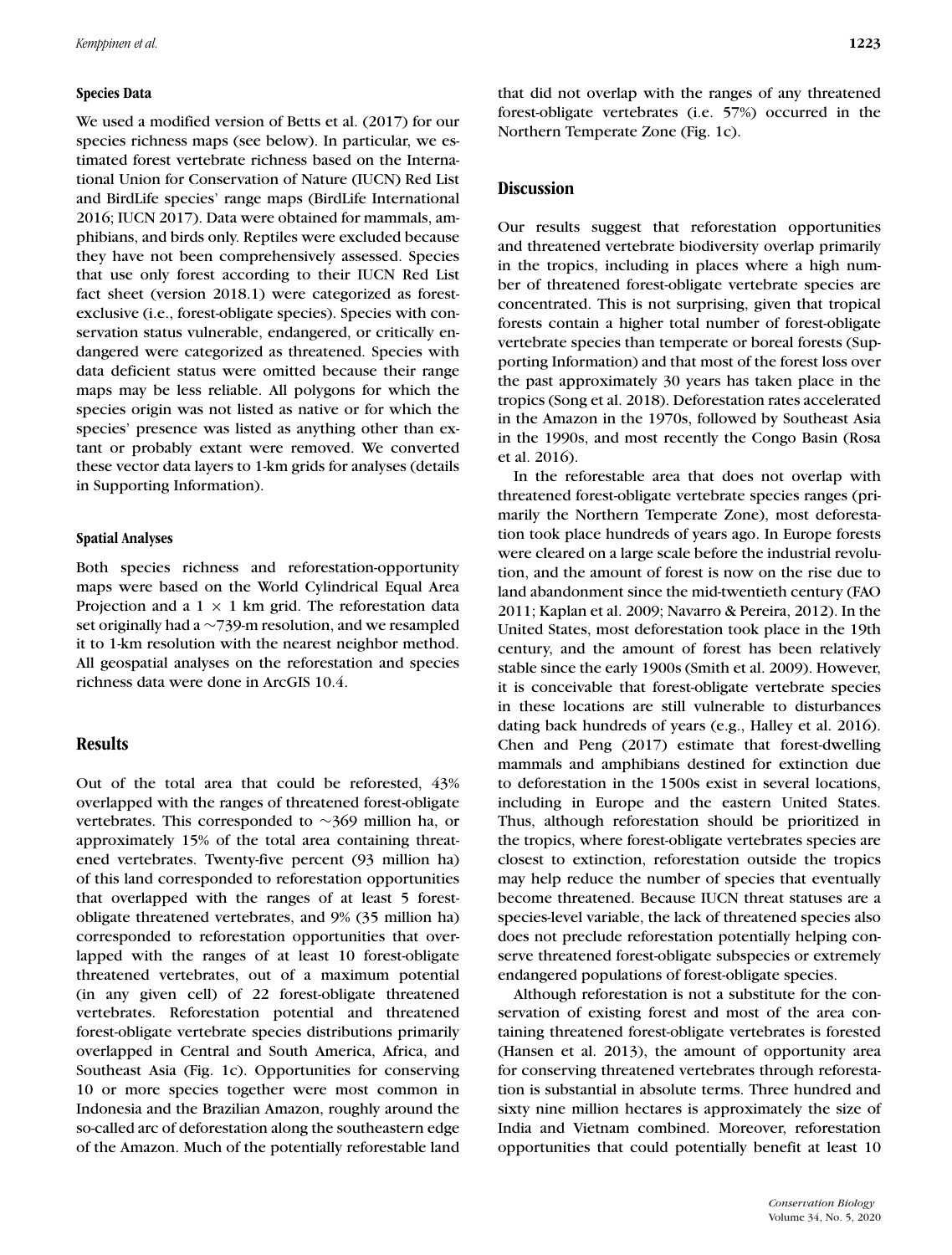

*Figure 1. (a) Areas of reforestation opportunity from Griscom et al. (2017), (b) International Union for Conservation of Nature threatened forest-obligate vertebrate species richness, and (c) threatened forest-obligate vertebrate species richness in areas that could be reforested.*

threatened vertebrate species encompass roughly onetenth of this area. This congruence between reforestation opportunity and threatened vertebrate species richness is encouraging because tropical nations such as Brazil may need to invest substantially in reforestation to significantly reduce the loss of vertebrate species (Rosa et al. 2016). In the Brazilian Amazon, *>*80% of extirpations expected to occur due to habitat loss over the last few decades are still to come (Wearn et al. 2012). Even a small amount of reforestation can go a long way toward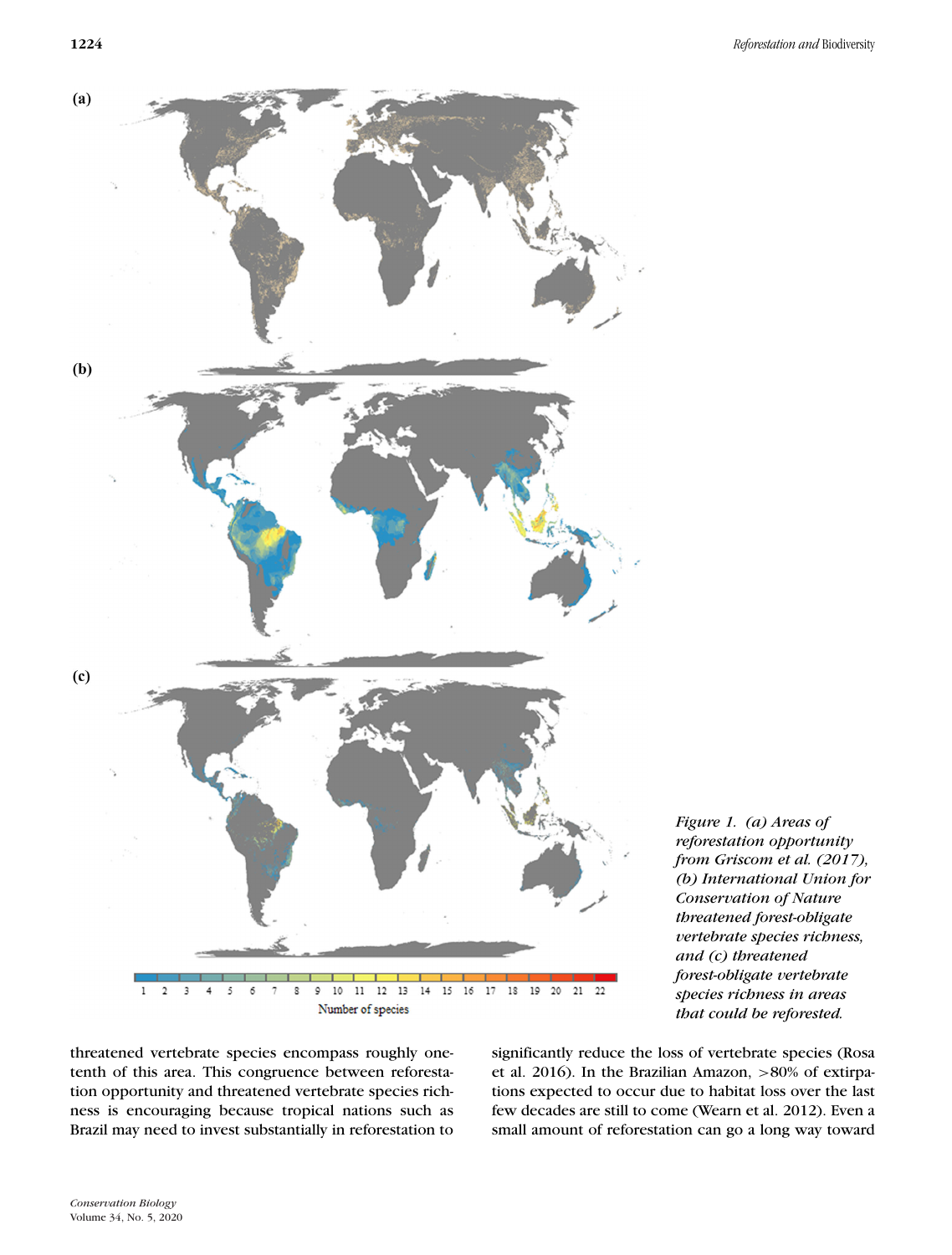stemming the loss of species. Newmark et al. (2017) estimated that regenerating 6,452 ha of forest in the Atlantic Forest would create over 251,000 ha of restored contiguous forest. This in turn would enhance species persistence by a factor of 13 per location, or 5,102 years, on average, compared with individual forest fragments. Reforestation within the 369 million ha could, moreover, potentially benefit threatened mammals, birds, and amphibians less strongly dependent on forest (Supporting Information) and threatened species belonging to other animal classes (e.g., forest-dwelling reptiles). Although our study is intended to provide a broad overview of the overlap between reforestation potential and threatened forest biodiversity, future studies could look at which individual species would benefit most from reforestation.

Given that some forest-dependent vertebrate species can be lost in a matter of years and it takes tropical forests approximately 30–40 years to regenerate naturally (Chazdon 2008; Lennox et al. 2018), the window of opportunity for reducing biodiversity loss in the tropics through reforestation is narrowing. Encouragingly, commitments to the Bonn Challenge or national schemes (e.g. nationally determined contributions or UN REDD+ projects) are already close to 300 million ha, with large commitments from countries with high threatened vertebrate species richness such as Brazil and Indonesia. However, 45% of total commitments involve large monoculture plantations for income generation, and Brazil and Indonesia are among the countries where most of this type of reforestation is planned (Lewis et al. 2019). Planting monocultures can be highly detrimental to biodiversity (Hua et al. 2016), and the greatest biodiversity gains would likely be achieved through natural regeneration (Chazdon 2008).

Our results should be interpreted with caution. Global land-use patterns and natural limits on potential canopy density mean that over 70% of all reforestation opportunities described here would be most suited to reforestation involving a mix (or mosaic) of forest, planted trees, and other land uses, such as agroforestry or small-holder agriculture (WRI 2019). Natural regeneration is only possible when the state of land degradation is low and forest patches and seed dispersers still occur in the area to supply and distribute a diversity of seeds (Chazdon 2008). Forest regeneration in mosaic landscapes is also most effective for conservation when it permits enlargement of existing forest fragments or creation of biological corridors linking formerly isolated fragments. Moreover, many forest-interior species do not find adequate habitats in mosaic landscapes, which means there may be a threshold of forest cover, patch size, or patch density needed for these species to be supported (Chazdon 2014). Reforestation decisions must be informed by detailed assessments of local environmental and socioeconomic conditions (e.g., cost, cultural norms) (Guariguata et al. 2019).

A further caveat to our analysis is that patterns of extinction risk are not solely driven by deforestation. Hunting is a major cause of species loss across the tropics (Maxwell et al. 2016; Symes et al. 2018); declines in bird and mammal populations in hunted forests are substantial (Benitez-Lopez et al. 2017). The presence of areas in Indonesia where threatened forest-obligate vertebrate species richness exceeds 10 for example is likely due to high rates of forest loss (Margono et al. 2014) and high rates of exploitation (Symes et al. 2018). Although forest-obligate species will ultimately go extinct without habitat, conserving tropical forests will not be enough if other threats are not abated as well. Another limitation of our analysis is that it is based on the assumption that all areas identified as reforestable are reforestable. Although the reforestation potential map generally does not contain areas with intense land use (e.g., cropland), grazing lands in forested ecoregions are included. Reducing the need for pasture is contingent on increased efficiency of beef production or dietary shifts to reduce beef consumption (Griscom et al. 2017). In some contexts, increasing tree cover can also increase fire risk, reduce water supplies, or lead to crop damage by wildlife (Chazdon & Brancalion 2019). Moreover, the reforestation potential map does not account for land ownership or cultural drivers of land use. Given that not all areas identified as having reforestation potential may ultimately be reforested, our results emphasize the importance of quantifying the benefits of reforestation.

In addition to biodiversity conservation, 369 million ha represents an enormous opportunity for climate mitigation. To mitigate the effects of climate change, emissions need to be curbed (which includes protecting existing forest) and  $CO<sub>2</sub>$  needs to be removed from the atmosphere. Reforesting the 369 million ha would result in an additional land uptake of ~5.5 Pg CO2e/year by 2030, which is roughly equivalent to half the amount of  $CO<sub>2</sub>$ ,  $CH<sub>4</sub>$ , and  $N<sub>2</sub>O$  emitted currently due to land-use change (IPCC 2014; Le Quéré et al. 2015; Griscom et al. 2017). Our estimate is approximate, however, because it is based on the relationship between the maximum potential extent of reforestation implementation and the associated maximum additional mitigation potential in Griscom et al. (2017).We therefore assumed our reforestation pixels follow the same spatial distribution as in that study, despite variation between temperate and tropical climate domains in plantation and natural forest growth rates and the proportion of future reforestation estimated to be allocated to plantations (Griscom et al. 2017). The allocation estimates are based on current plantation extent and therefore do not reflect aforementioned plans to drastically increase the area of plantations. Another source of uncertainty is the model of carbon uptake itself, which is based on the assumption that plantations sequester more carbon than natural forests. The maximum additional mitigation potential estimate in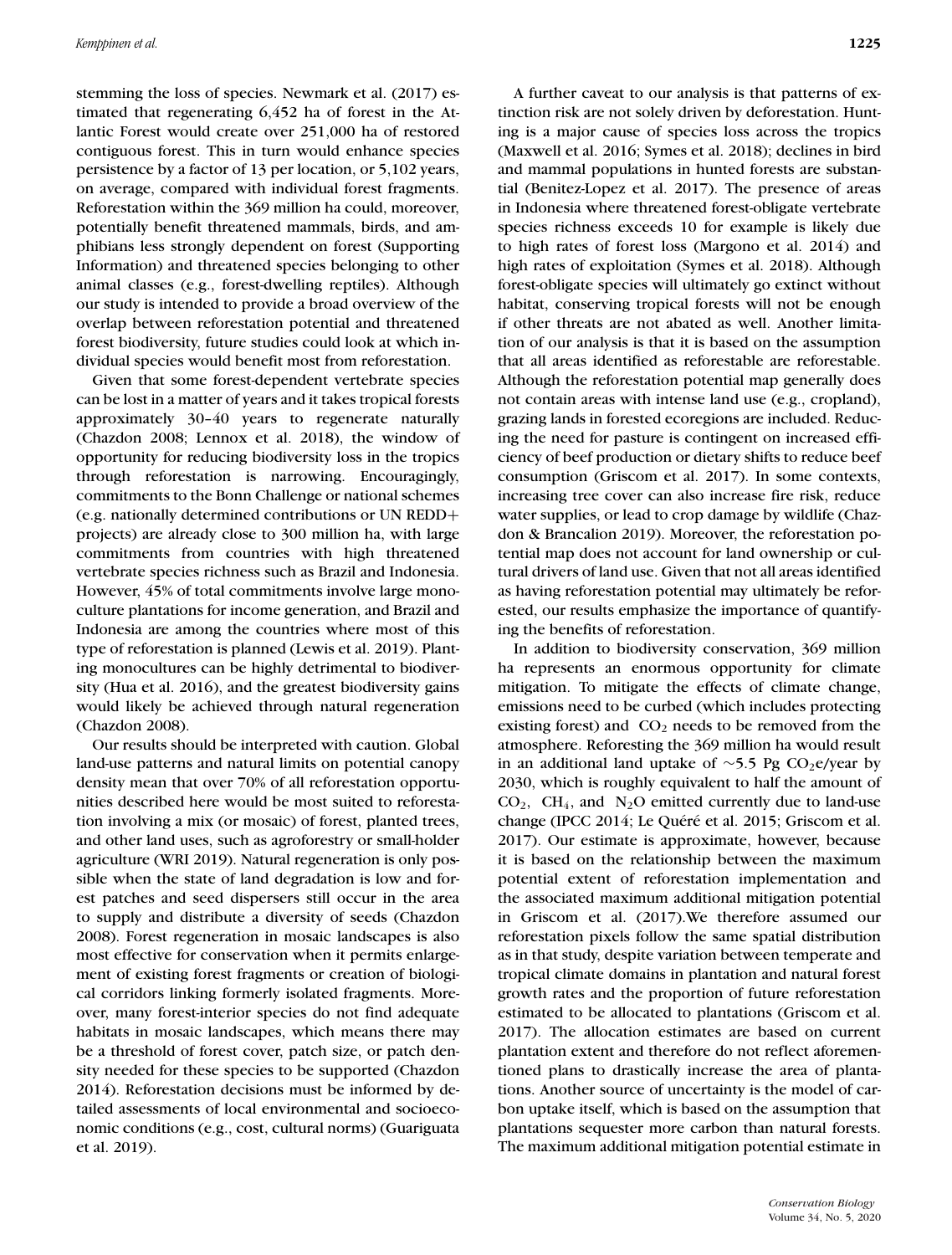Griscom et al. (2017) also includes adjustments for baseline reforestation and double counting with other landbased mitigation strategies (e.g., wetland restoration).

The difference in sequestration potential between natural and plantation reforestation strategies hinges on which species are planted and their carbon sequestration rates, the number of plantation harvests, emissions from timber products, and the persistence of naturally regenerating forests. A long maturing natural forest could sequester 40 times more carbon than a young plantation that is harvested once and releases stored  $CO<sub>2</sub>$  back into the atmosphere (Lewis et al. 2019; Fagan et al. 2019). The humid tropics, where most of the reforestable areas containing a high number of threatened vertebrate species occur, also represent places where natural regeneration could restore very high carbon stocks, compared with drier regions (Lewis et al. 2019). This congruence means progress could be made at once toward achieving global biodiversity and climate goals.

Climate funds represent a promising source of financing for conservation given reforestation's potential for CO2 sequestration (Ding et al. 2017). However, global public climate finance in 2015 was US\$128 billion, of which only \$7 billion was used to fund land-use projects and only a fraction of those funds went to restoration. In contrast, global conservation (including restoration) funding needs are estimated to range from \$300 to 400 billion/year (Credit Suisse et al. 2014; Buchner et al. 2015; Ding et al., 2017). Reasons for restoration projects not being funded may include unclear revenue streams, lack of an investment track record, risk of projects failing, and high transaction costs (Wuethrich 2007; Godefroid et al. 2011; Sunding 2011; Ding et al. 2017). One solution to reducing these costs for applicants would be to standardize requirements and procedures associated with accessing finance across different funds (Amerasinghe et al. 2017; Ding et al. 2017). Other solutions to increasing restoration financing might include greater support for risk-mitigation mechanisms that boost private-sector investment and implementation of national policies that signal to funders the importance of restoration. Governments should, for instance, explicitly acknowledge restoration as part of their nationally determined contributions and set targets for restoration finance (Ding et al. 2017).

Our results highlight the need for global conservation strategies to recognize the potentially significant contribution reforestation could make to biodiversity conservation. Included in the CBD's Strategic Plan for Biodiversity 2011–2020 is the restoration of degraded ecosystems to avoid biodiversity loss. However, the conservation of threatened species is not directly mentioned as an aim in the text of Aichi target 15. The focus is instead on ensuring ecosystem resilience and maintaining carbon stocks. Similarly, the conservation of threatened species is a stand-alone objective (Aichi target 12), with no associated action. However, the most commonly employed action to prevent species extinctions is to protect habitat (Rosa et al. 2016). Although habitat protection remains vital for avoiding further biodiversity loss, there is perhaps more opportunity for biodiversity conservation globally through reforestation than previously realized. Moreover, considering the current extent and rate of forest habitat conversion and the expected shifts in species range distributions due to climate change (Hermes et al. 2018), one might argue, as others have (Mappin et al. 2019) that restoration, in addition to protection, should be a priority. In the post-2020 Biodiversity Framework, targets could be revised so that the role of restoration in stemming biodiversity loss, in addition to ensuring ecosystem resilience, mitigating climate change, and providing other ecosystem services, is made more apparent. Clarifying relationships between the existing targets would also facilitate implementation and help identify common funding mechanisms.

Details about the method behind our threatened forest-obligate vertebrate species richness estimate (Appendix S1), a map of total forest-obligate vertebrate species richness (Appendix S2), and estimates of the total numbers of forest-dependent species (Appendix S3) are available online. The authors are solely responsible for the content and functionality of these materials. Queries (other than absence of the material) should be directed to the corresponding author.

#### **Acknowledgments**

This work was supported by the partnership between Arizona State University and Conservation International and Betty and Gordon Moore. We thank K. Koenig, M. Noon, T. Wright, J. Sherwood, and M. Toro for assistance with GIS and S. Cook-Patton for fielding questions relating to the reforestation data set.

## **Supporting Information**

Details about the method behind our threatened forestobligate vertebrate species richness estimate (Appendix S1), a map of total forest-obligate vertebrate species richness (Appendix S2), and estimates of the total numbers of forest-dependent species (Appendix S3) are available online. The authors are solely responsible for the content and functionality of these materials. Queries (other than absence of the material) should be directed to the corresponding author.

#### **Literature Cited**

Amerasinghe N, Thwaites J, Larsen G, and Ballesteros A. 2017. The future of the funds: exploring the architecture of multilateral climate finance. World Resources Institute, Washington, D.C.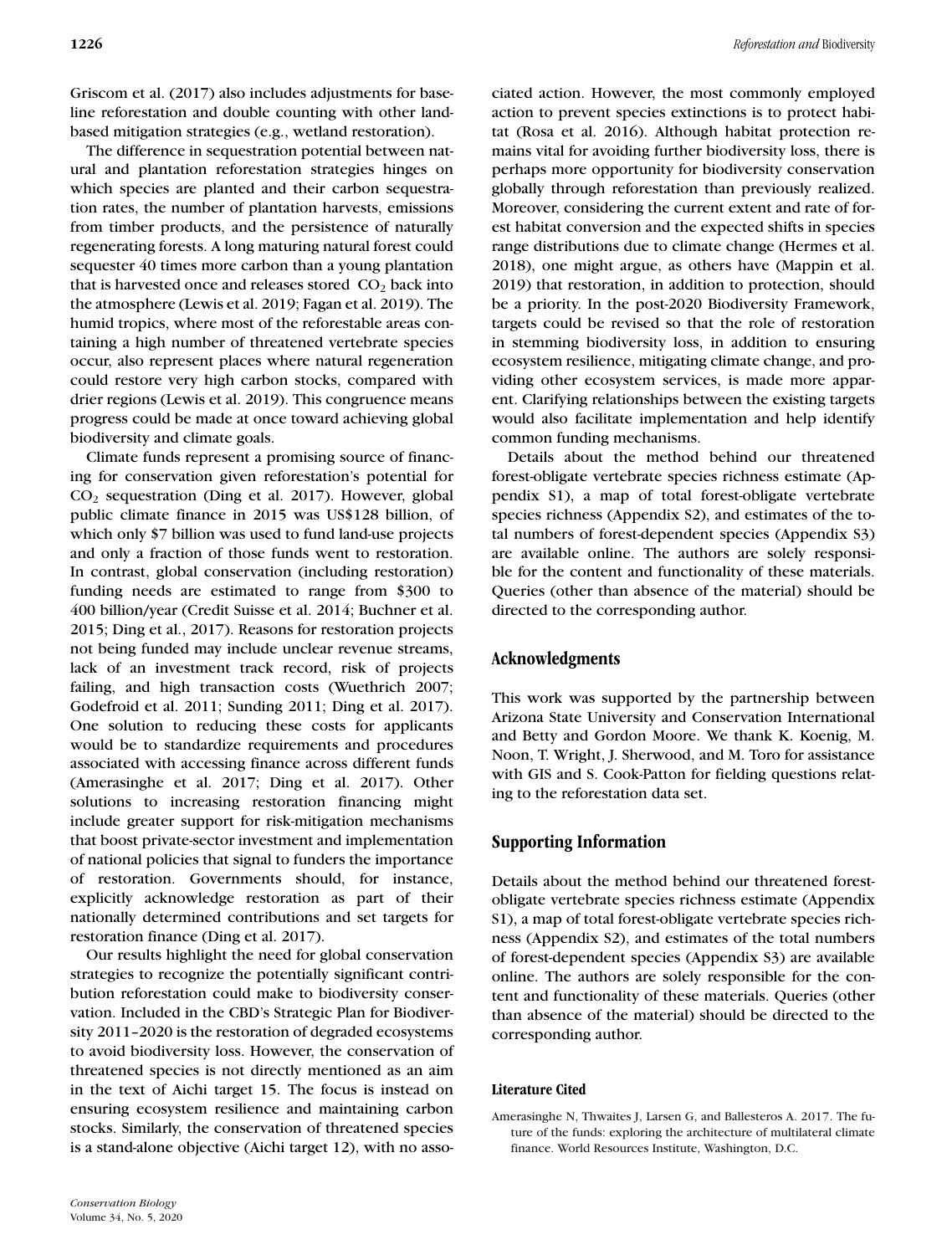- Benítez-López A, Alkemade R, Schipper AM, Ingram DJ, Verweij PA, Eikelboom JAJ, Huijbregts MAJ. 2017. The impact of hunting on tropical mammal and bird populations. Science **356:**180– 183.
- Betts MG, Wolf C, Ripple WJ, Phalan B, Millers KA, Duarte A, Butchart SHM, Levi T. 2017. Global forest loss disproportionately erodes biodiversity in intact landscapes. Nature **547:**441–444.
- BirdLife International. 2016. Bird species distribution maps of the world. Version 6.0. Handbook of the birds of the world. BirdLife International, Cambridge, United Kingdom. Available from <http://datazone.birdlife.org/species/requestdis> (accessed November 2017).
- Bonn Challenge. 2019. The Challenge: a global effort. Available from: <http://www.bonnchallenge.org/content/challenge> (accessed April 2019).
- Brook BW, Bradshaw CJA, Koh LP, Sodhi NS. 2006. Momentum drives the crash: mass extinction in the tropics. Biotropica **38:**302–305.
- Buchner B, Trabacchi C, Mazza F, Abramskiehn D, Wang D. 2015. Global landscape of climate finance 2015. Climate Policy Initiative[.https://climatepolicyinitiative.org/wp-content/uploads/](https://climatepolicyinitiative.org/wp-content/uploads/2015/11/Global-Landscape-of-Climate-Finance-2015.pdf) [2015/11/Global-Landscape-of-Climate-Finance-2015.pdf](https://climatepolicyinitiative.org/wp-content/uploads/2015/11/Global-Landscape-of-Climate-Finance-2015.pdf) (accessed November 2019).
- Ceballos G, Ehrlich PR, Dirzo R. 2017. Biological annihilation via the ongoing sixth mass extinction signaled by vertebrate population losses and declines. Proceedings of the National Academy of Sciences **114:**e6089–e6096.
- Chazdon RL. 2008. Beyond deforestation: restoring forests and ecosystem services on degraded lands. Science Vol. **320:**1458–1460.
- Chazdon RL. 2014. Second growth: the promise of tropical forest regeneration in age of deforestation. University of Chicago Press, Chicago.
- Chazdon RL, Brancalion P. 2019. Restoring forests as a means to many ends. Science Vol. **365:**24–25.
- Chen Y, Peng S. 2017. Evidence and mapping of extinction debts for global forest-dwelling reptiles, amphibians and mammals. Scientific Reports, **7**. [https://doi.org/10.1038/srep44305.](https://doi.org/10.1038/srep44305)
- Credit Suisse, WWF (World Wildlife Fund), and McKinsey and Company. 2014. Conservation finance: moving beyond donor funding toward an investor-driven approach. Credit Suisse, WWF, and McKinsey and Company. Available from [https://www.cbd.int//financial/](https://www.cbd.int//financial/privatesector/g-private-wwf.pdf) [privatesector/g-private-wwf.pdf](https://www.cbd.int//financial/privatesector/g-private-wwf.pdf) (accessed November 2019).
- Ding H, Faruqi S, Wu A, Altamirano JC, Anchondo Ortega A, Verdone M, Zamora Cristales R, Chazdon R, Vergara W. 2017. Roots of prosperity: the econonomics and Finance of restoring land. World Resources Institute, Washington, D.C.
- Fagan M, Leighton Reid J, Zahawi RA. 2019. Forests: questioning carbon stores after restoration. Nature **570:**446. [https://doi.org/10.](https://doi.org/10.1038/d41586-019-01975-0) [1038/d41586-019-01975-0.](https://doi.org/10.1038/d41586-019-01975-0)
- FAO (Food and Agriculture Organization of the United Nations). 2011. State of the world's forests. FAO, Rome.
- Godefroid S et al. 2011. How successful are plant species reintroductions? Biological Conservation **144:**672–682.
- Griscom BW et al. 2017. Natural climate solutions. Proceedings of the National Academy of Sciences **114:**11645–11650.
- Guariguata MR, Chazdon RL, Brancalion PHS, Lindenmayer D. 2019. Forests: when natural regeneration is unrealistic. Nature **570:** 164.
- Halley JM, Monokrousos N, Mazaris AD, Newmark WD, Vokou D. 2016. Dynamics of extinction debt across five taxonomic groups. Nature Communications **7:** [https://doi.org/10.1038/ncomms12283.](https://doi.org/10.1038/ncomms12283)
- Hansen MC et al. 2013. High-resolution global maps of 21st-century forest cover change. Science **342:**850–853.
- Hermes C, Keller K, Nicholas RE, Segelbacher G, & Martin Schaefer H. 2018. Projected impacts of climate change on habitat availability for an endangered parakeet. PLOS ONE **13:** [https://doi.org/10.1371/](https://doi.org/10.1371/journal.pone.0191773) [journal.pone.0191773.](https://doi.org/10.1371/journal.pone.0191773)
- Hua F, Wang X, Zheng X, Fisher B, Wang L, Zhu J, Tang Y, Yu DW, Wilcove DS. 2016. Opportunities for biodiversity gains under the world's largest reforestation programme. Nature Communications **7:** [https://doi.org/10.1038/ncomms12717.](https://doi.org/10.1038/ncomms12717)
- Intergovernmental Panel on Climate Change. 2014. Climate change 2014: mitigation of climate change. Cambridge University Press, Cambridge, United Kingdom.
- IUCN (International Union for Conservation of Nature). 2015. Conservation successes overshadowed by more species declines – IUCN red list update. IUCN, Gland, Switzerland. Available from [https://](https://www.iucn.org/content/conservation-successes-overshadowed-more-species-declines-iucn-red-list-update) [www.iucn.org/content/conservation-successes-overshadowed](https://www.iucn.org/content/conservation-successes-overshadowed-more-species-declines-iucn-red-list-update)[more-species-declines-iucn-red-list-update](https://www.iucn.org/content/conservation-successes-overshadowed-more-species-declines-iucn-red-list-update) (accessed March 2019).
- IUCN (International Union for Conservation of Nature). 2017. The International Union for Conservation of Nature (IUCN) red list of threatened species. Version 2017.3. IUCN, Gland, Switzerland. Available from<http://www.iucnredlist.org> (accessed November 2017).
- IUCN (International Union for Conservation of Nature). 2018. The IUCN red list of threatened species. Version 2018-2. IUCN, Gland, Switzerland. Available from<http://www.iucnredlist.org> (accessed March 2019).
- Kaplan JO, Krumhardt KM, Zimmermann N. 2009. The prehistoric and preindustrial deforestation of Europe. Quaternary Science Reviews **28:**3016–3034.
- Leadley PW et al. 2014. Progress towards the Aichi biodiversity targets: an assessment of biodiversity trends, policy scenarios and key actions. Technical series 78. Convention on Biological Diversity, Montreal. Available from: [https://www.cbd.int/doc/publications/cbd-ts-](https://www.cbd.int/doc/publications/cbd-ts-78-en.pdf)[78-en.pdf](https://www.cbd.int/doc/publications/cbd-ts-78-en.pdf) (accessed April 2019).
- Lennox GD et al. 2018. Second rate or a second chance? Assessing biomass and biodiversity recovery in regenerating Amazonian forests. Global Change Biology **24:**5680–5694.
- Le Quéré C et al. 2015. Global carbon budget 2014, Earth Syst. Sci. Data **7:**47–85.
- Lewis SL, Wheeler CE, Mitchard ETA, Koch A. 2019. Restoring natural forests is the best way to remove atmospheric carbon. Nature **568:**25–28.
- Mappin B, Chauvenet ALM, Adams VM, Di Marco M, Beyer HL, Venter O, Halpern BS, Possingham HP, Watson JEM. 2019. Restoration priorities to achieve the global protected area target. Conservation Letters **12:** [https://doi.org/10.1111/conl.12646.](https://doi.org/10.1111/conl.12646)
- Margono BA, Potapov PV, Turubanova S, Stolle F, Hansen MC. 2014. Primary forest cover loss in indonesia over 2000–2012. Nature Climate Change **4:**730–735.
- Maxwell SL, Fuller RA, Brooks TM, Watson JEM. 2016. Biodiversity: the ravages of guns, nets and bulldozers. Nature **536:**143–145.
- Navarro LM, Pereira HM. 2012. Rewilding abandoned landscapes in Europe. Ecosystems **15:**900–912.
- Newmark WD, Jenkins CN, Pimm SL, McNeally PB, Halley JM. 2017. Targeted habitat restoration can reduce extinction rates in fragmented forests. Proceedings of the National Academy of Sciences **114:**9635–9640.
- New York Declaration on Forests (NYDF). 2019. What is the New York declaration on forests? NYDF, Climate Focus Berlin, Berlin. Available from<http://forestdeclaration.org/about/> (accessed April 2019).
- Possingham HP, Bode M, Klein CJ. 2015. Optimal conservation outcomes require both restoration and protection. PLoS Biology **13:** [https://doi.org/10.1371/journal.pbio.1002052.](https://doi.org/10.1371/journal.pbio.1002052)
- Ripple WJ, Wolf C, Newsome TM, Barnard P, Moomaw WR. 2019. Scientists' warning of a climate emergency. BioScience [https://doi.org/](https://doi.org/10.1093/biosci/biz088) [10.1093/biosci/biz088.](https://doi.org/10.1093/biosci/biz088)
- Rocha R, Ovaskainen O, López-Baucells A, Farneda FZ, Sampaio EM, Bobrowiec PED, Cabeza M, Palmeirim JM, Meyer CFJ. 2018. Secondary forest regeneration benefits old-growth specialist bats in a fragmented tropical landscape. Scientific Reports **8:** [https://doi.org/](https://doi.org/10.1038/s41598-018-21999-2) [10.1038/s41598-018-21999-2.](https://doi.org/10.1038/s41598-018-21999-2)